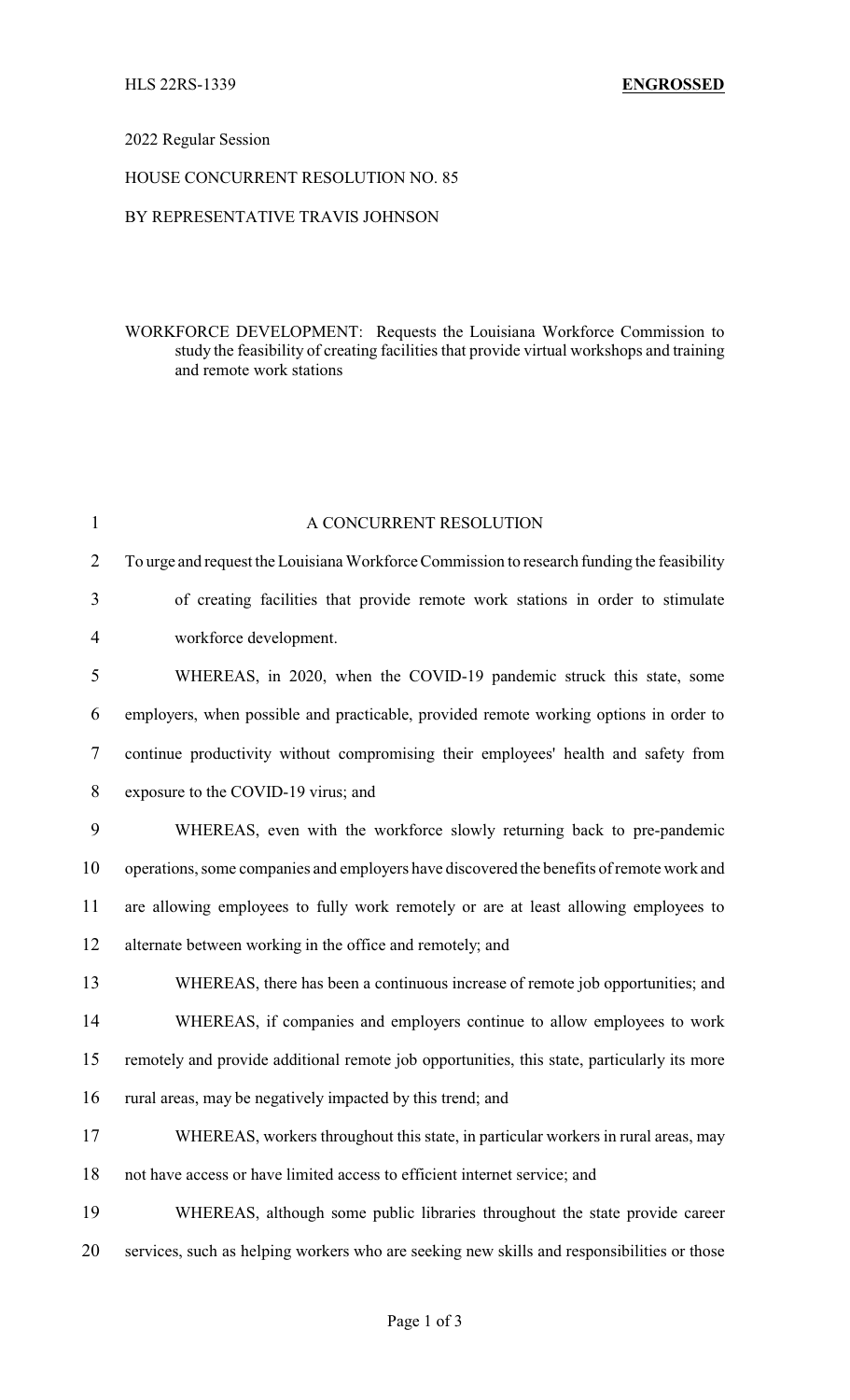#### HLS 22RS-1339 **ENGROSSED**

 who are looking to change careers, and outreach initiatives and access to computers, these resources are limited and in the case of computers, provided on a first-come, first-served basis; and WHEREAS, to bring Louisiana workers into the twenty-first century and keep the state competitive, the state must recognize technological advancements and opportunities that are currently changing and shaping the workforce; and WHEREAS, the state must also recognize that remote job opportunities are gradually becoming the norm and the way of the future; and WHEREAS, the Louisiana Workforce Commission is tasked with overseeing workforce development in this state, which includes providing web-based job search assistance, job search workshops, community resources information, and education and training information; and WHEREAS, to ensure that this state is not limiting its own workforce development 14 and to ensure that workers throughout this great state are not being excluded from all job opportunities afforded to them, the state needs to examine the possibility of creating facilities that would provide remote work stations. THEREFORE, BE IT RESOLVED that the Legislature of Louisiana does hereby urge and request the Louisiana Workforce Commission to research funding the feasibility of creating facilities that will provide remote work stations in order to stimulate the workforce development in this state. 21 BE IT FURTHER RESOLVED that the Louisiana Workforce Commission shall make a written report of its findings and recommendations, with suggestions for proposed

- legislation, if any, to the Legislature of Louisiana not later than January 1, 2023.
- BE IT FURTHER RESOLVED that a copy of this Resolution be transmitted to the secretary of the Louisiana Workforce Commission.